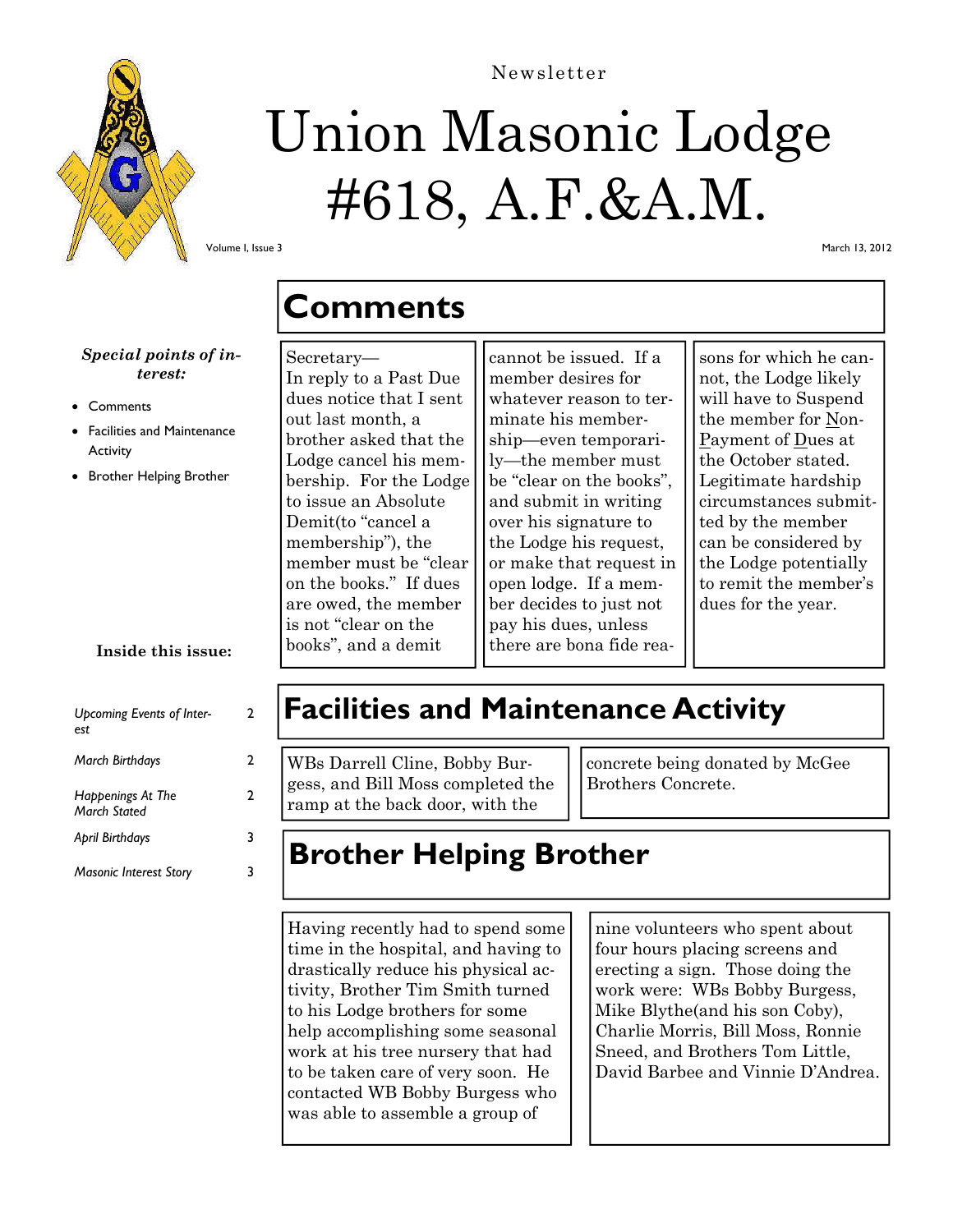# **Upcoming events of interest**

**March 17th**—Pancake Breakfast. 7:00 - 11:00

**March 22nd—**MM Degree, Past Masters Night, Union and Cabarrus Lodges working together. NOTE: Different times—**Supper at 6:00,** 

### **degree at 7:00**.

**March 24th**—Mandatory Five-Hour Lecture Service, 7:00am

**April 2nd**—EA Degree, 6:30 supper, 7:30 degree work

**April 9th—**April Stated

**Practices:** MM—Mar 15th at 7:00pm. EA—Mar 18th at 5:00pm; Mar 21st at 7:30pm; Apr 1st at 5:00pm

# **March Birthdays (by age)**

### **AGE / BIRTH DATE REPORT (sorted by current age)**

### **Age Birth Date Name**

88 03/01/1924 EVANS L. CAUDLE

85 03/29/1926 FRANKLIN R. WALTIMYER

83 03/01/1929 BAYNE W. LEFLER JR

80 03/20/1931 JAMES H. JEFFERS

78 03/17/1933 CHARLES W. FURR

72 03/10/1940 DONALD R. RIPPY SR 67 03/31/1944 JOSEPH G. CUTHBERTSON 61 03/14/1950 ROBERT L. HUNTER JR 60 03/20/1951 BUFORD E. FANNON

59 03/30/1952 THOMAS M. BLYTHE

52 03/09/1960 EARL E. SNEED

# **Happenings at the March stated**

The DDGL for the 28th Masonic District, WB Gary S. Yost, was receive on his official visit, and addressed the members.

We had 38 members present, including 17 PMs and 14 veterans.

Messrs. David Gordon Nash and John Robert Nash were elected to receive the degrees in Masonry.

We received a contribution of \$750 to our Contingencies Fund in full at the Gold Level from Midland Chapter #260 OES.

Announced that we only recently learned that Brother Robert Spencer Goins passed away on December 12, 2011.

Following the recommendation of a committee formed in November of 2011 to study the feasibility practically to continue the custom of remitting the dues of our 50+ years members, the Lodge established that only the remission of the

Grand Lodge per capita annually would be remitted for members observing their 50 years anniversary **in 2013** and thereafter. Our current 50+ years members would continue annually to be voted upon for remission of their dues as is currently done.

Learned Mrs. Polly Knight had broken her arm. Also, Brother Ron Harkey will be having bypass surgery on his legs 3/19; and WB Larry Robbins has knee replacement surgery 3/22.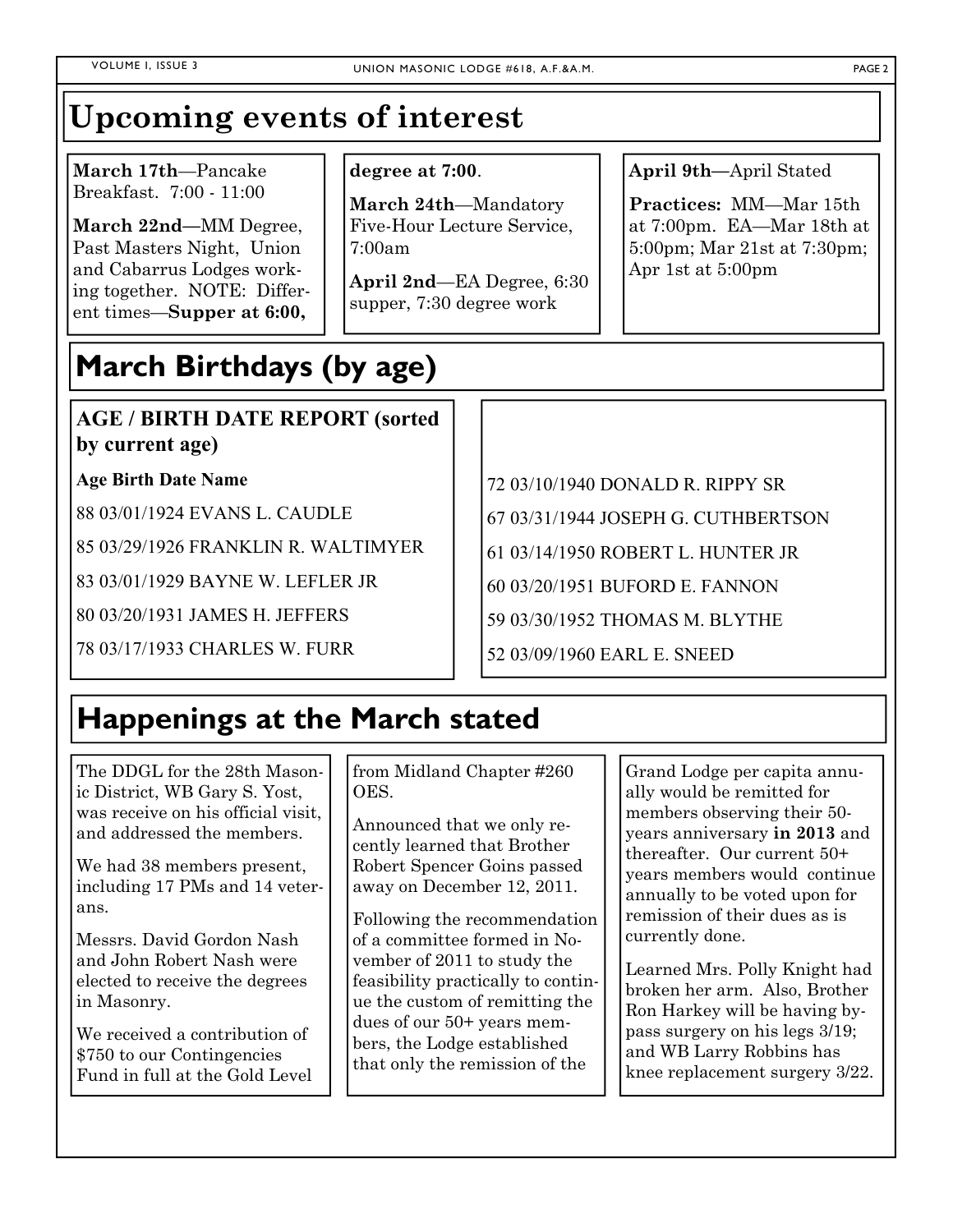### **April Birthdays**

### **AGE / BIRTH DATE REPORT (sorted by current age)**

### **Age Birth Date Name**

96 04/02/1915 LEVI J. GANN

86 04/12/1925 EARL C. PHIFER

83 04/24/1928 THOMAS A. JOYNER

78 04/21/1933 ROBERT L. LITTLE

72 04/21/1939 HOWARD L. JONES

71 04/03/1940 ARNOLD J. PRICE

71 04/09/1940 LEON E. SNIDER

70 04/26/1941 ROGER D. LONG

65 04/15/1946 JERRY W. PITTMAN

64 04/29/1947 GARY D. HARTSELL

57 04/09/1954 RICKY L. RUSHING 54 04/04/1957 JOHNNY SMITH 54 04/08/1957 JERRY L. BENNETT 53 04/24/1958 CHARLES T. SMITH 53 04/30/1958 BRADFORD S. REITZEL 51 04/04/1960 EDWARD W. GREENE 51 04/26/1960 TAB G. MORRISON 50 04/03/1961 RUSSELL N. DRAKE 44 04/14/1967 SCOTT M. WHITLEY 42 04/28/1969 MARTY Y. BENTON

40 04/26/1971 THOMAS L. NASH JR

## Masonic Interest Story (Ernest Borgnine, 33rd. From http://www.masonsoftexas.com)

In 1946, I travelled with a friend down to a little town called Abingdon, Virginia, to see what the Barter Theatre had to offer. It offered nothing except hard work and board. My friend, not accepting the work they offered him, stayed one day - I stayed five years. In that time I grew to love the town and all it offered. The people, in particular, were simply marvelous.

Occasionally I would be assigned to go down to the printing shop and get posters made for the upcoming shows at the Barter Theatre. One day, in talking to the owner of the print shop, one Elmo Vaughan, I found that he belonged to the local Masonic Lodge, No. 48, in Abingdon. My father was also a Mason and had advanced to the Thirty-second Degree in Scottish Rite Masonry, and I told this to Elmo. He was pleased, and sensing his pleasure, I asked him if maybe I could join. He said nothing, continuing his work, and a short while later, I took my posters and left.

The next time I saw Elmo, I asked him again about joining the Masonic Order - again he said nothing - and again my work took me away. We became good friends and finally one day I passed by and again I asked if I could join the Masons. Instantly, he whipped out an application and I hurriedly filled it out. I didn't learn 'til later, that in those days, you had to ask three times.

I was thrilled! Not only was I going to be the first actor ever in Lodge No. 48, but I could just imagine my father's surprise when I would spring the old greetings on him! I wanted only to surprise my Dad - and was I surprised, when after I was made an Entered Apprentice, I found I had to remember everything that happened to me at that event and come back and answer questions about it!

I was assigned to a dear old man of about 92 years of age who, I felt, must have been there when the Lodge first started. He was really of the old school - and he started me out with the foot-to-foot, knee-to-knee and mouth-toear routine of teaching.

Besides doing my work for the Barter Theatre and a little acting to boot, I was also going to that dear Brother for my work in Masonry. I would tramp all over those lovely hills and work on my "Whence came you's" and one day - oh, one fine day - I stood foot-to-foot with my Brother and answered every question perfectly! I was ecstatic! I was overjoyed and couldn't wait to get to Lodge to show my ability as an Entered Apprentice. (cont'd on next page)